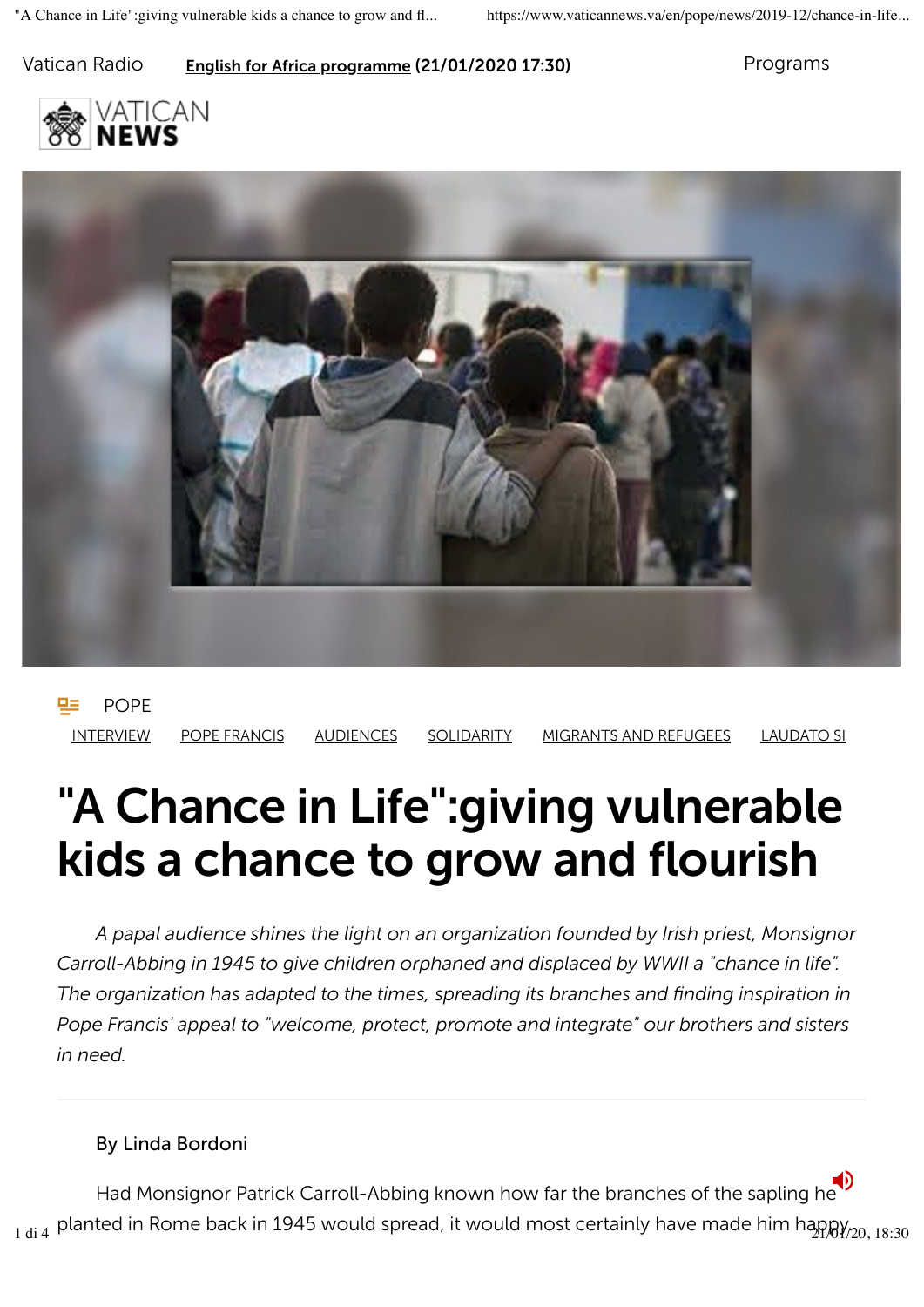The first seeds were planted with the blessing of Pope Pius XII when Carroll-Abbing, an Irish priest, founded Boys' and Girls' Towns of Italy to provide vast numbers of orphans and children who had been displaced by WWII with "a chance in life". Not only did the institution offer them a home, but its unique system of "self-government" and the possibility of pursuing an education and learn skills meant that the children were encouraged to grow up and develop with confidence and creativity, and to become active participants in their communities and builders of their own lives.

Those seeds have given life to Boys' and Girls' Towns of Bolivia, Colombia, Guatemala and Peru, and today serve over 1000 children living in marginalized and impoverished communities.

Meanwhile, here in Italy, most citizens of the original Boys' and Girls' Towns (*La Città dei Ragazzi* and *La Repubblica dei Ragazzi*) are unaccompanied migrant minors. In line with Pope Francis' determination to help build a more welcoming and just society, Vatican Dicasteries and Councils are partnering with the institution to be able to better respond to his call to "welcome, protect, promote and integrate" our brothers and sisters fleeing poverty and violence.

That's why on Monday, 9 December, the Pope received a group of members and supporters of "A Chance in Life" - as the organization is now known - in the Vatican, encouraging them to continue "to carry out their mission in a world that presents ever new educational challenges."

In a conversation with "A Chance in Life" President and Executive Director, Gabriele Delmonaco, I discovered more about how the organization continues to grow and develop in a changing world.

Delmonaco explained that about 4 years ago the Board of Directors in New York decided to export the model of self-government that initiated in Rome at the "*Città dei Ragazzi*" to other parts of the world.

It was a need that arose from today's reality that has inevitably changed the face of the original Boys' and Girls' Towns where most of the citizens are in Rome are unaccompanied migrant minors fleeing poverty and conflict in the Middle East and Africa.

"We started in Ethiopia where we help about 400 children," Delmonaco said, and after that we started two programmes in India in very tribal areas where most of children we support are orphaned girls who otherwise would not have a chance to get an education.

Last year, he continued, we started programmes in Guatemala, Bolivia, Peru and Colombia and we are now exploring a collaboration with local partners in Mexico.

## Audience with Pope Francis

Delmonaco told me that "A Chance in Life" – as the organization is called today - was founded by Monsignor Carrol-Abbing, who had a strong network in the United States, to  $^{2 \text{ di 4}}$  support the operations of Boys and Girls Towns Italy, and it still thrives thanks to donor $3^{1/01/20, 18:30}$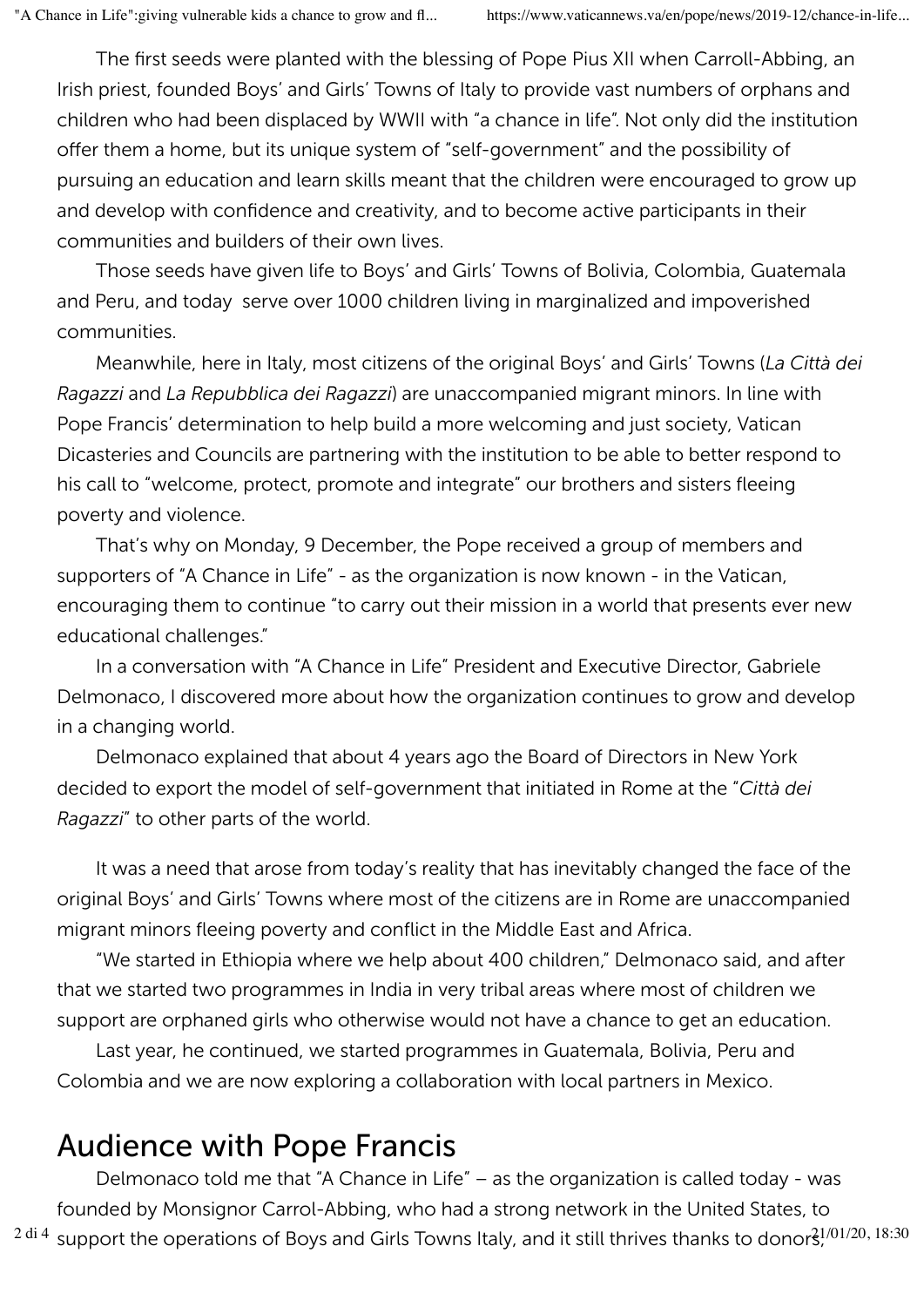primarily in the US.

Thanks to Pope Francis' interest and encouragement, "we were able to bring our major donors, board members and friends of the organization to Rome, and on Monday, 9 December, we were received by the Holy Father," he said.

Delmonaco said that what struck him the most about the Pope's words during the audience was how he connected to modernity: "he even talked about technology!"

"He told us that our method of self-government for children, who have lost hope, is so modern and speaks to these children. And he urged us to continue to use technology in a proper way because, he said it could be the most effective way of communicating with these children," he said.

The Pope's encouragement and the inspiration he provides has become a propeller in the life and activities of "A Chance in Life". Delmonaco said the papal encyclical "Laudato Sì" has been adopted by the organization almost as a working document and the "Boys' Town" programme in Rome is destined to become a point of reference in implementing the guidelines spelt out in the encyclical to "create an ecology of people, the environment and the community."

Delmonaco spoke of his gratitude for the audience and of how it was important for members and donors of the organization to receive the Pope's blessing for their work just as it had been for their founder – Monsignor Carroll-Abbing – who went to Pope Pius XII in 1945 asking for a blessing to begin his work when he noticed that in Rome and in Italy there were hundreds of thousands of children on the streets.

The Pope, he said, bestowed upon him his apostolic blessing to start this programme, and "in the same way, today, we feel blessed and encouraged to continue what we were doing," he said.

## Global Pact for Education

Not only is the organization developing according to "Laudato Sì", but the Pope's indications to "Welcome, protect, promote and integrate" migrant children and young people are at the heart of its current mission, and as collaboration and partnership with Vatican institutions continues to develop, "A Chance in Life" will play a pivotal role in the presentation and implementation of the 2020 Global Pact for Education, an alliance promoted by the Pope to rebuild the global educational pact for the common good of humanity.

Delmonaco explained that it is an initiative of the Congregation for Catholic Education, and that during the "A Chance in Life" donors' stay in Rome, meetings were held with the Prefect and with the Secretary of the Congregation, Cardinal Giuseppe Versaldi and Bishop Vincenzo Zani.

<sup>3 di 4</sup>  $\cdot$  "They spoke of this important initiative to bring education to a level that is in line with "